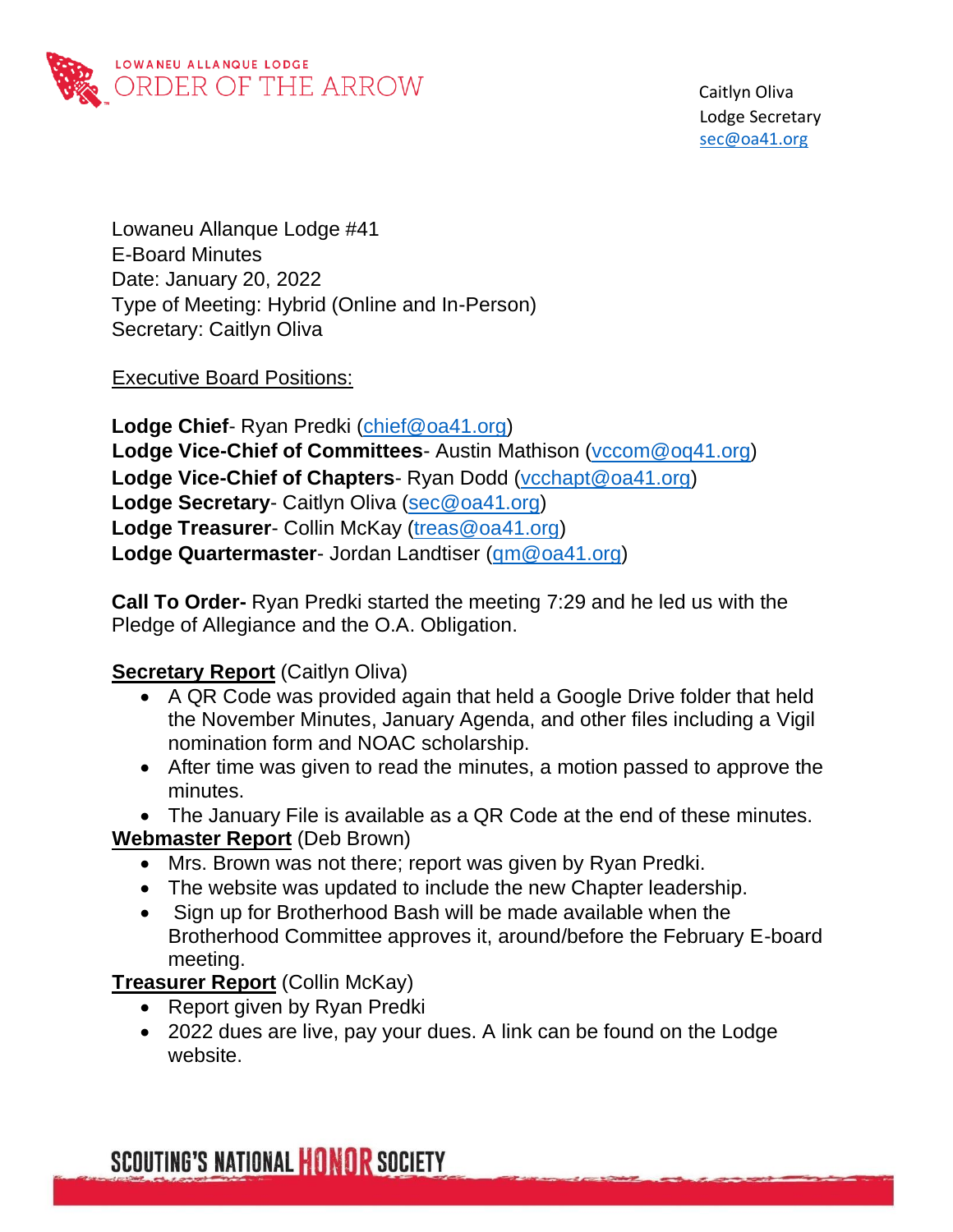

- There is also a Lodge reimbursement form under the Resources tab on the website. Reimbursements will take about 3 weeks and will be through a check in the mail.
- A budget rough draft is complete, if you want to view it reach out to Collin
- The Lodge has sufficient funds.

**Quartermaster Report** (Jordan Lantiser)

- Report given by Ryan Predki
- All patches have been received and are being passed out.
- Event patches will be handed out at each event.

### **Chapter Reports** (Ryan Dodd)

- Mr. Vitous is the new Vice Chief of Chapters Adviser, and Mr. Treacy has become the new Chippewa Chapter Adviser
	- a. Chippewa
		- 1. Report given by Ryan Dodd
		- 2. Last meeting was held on January  $13<sup>th</sup>$  virtually, as the District Roundtable was virtual.
		- 3. Election's training and a Q&A were held at this meeting.
		- 4. Chapter Merchandise was talked about and there is interest
		- 5. Began the discussion for Klondike- there is a sign up, reach out to Tim Treacy
		- 6. Next meeting will be February  $10<sup>th</sup>$ , unsure if it is virtual or inperson.
	- b. Ottawa
		- 1. Report given by JJ Frazier
		- 2. Last meeting was held on January  $5<sup>th</sup>$
		- 3. Created Chapter committees of Fellowship, Service, and Election
		- 4. They are looking for ideas to create chapter merch
		- 5. This Friday (1/21) an elections training will be held
		- 6. Next meeting will be February 2<sup>nd</sup> at 7pm at Baker Community Center in St. Charles
	- c. Potawatomi
		- 1. Report given by Ryan Dodd
		- 2. Last meeting was January  $13<sup>th</sup>$  at 7pm in person
		- 3. 7 youth and 3 adults attended
		- 4. They held an elections training and signed people up for the Lodge Slack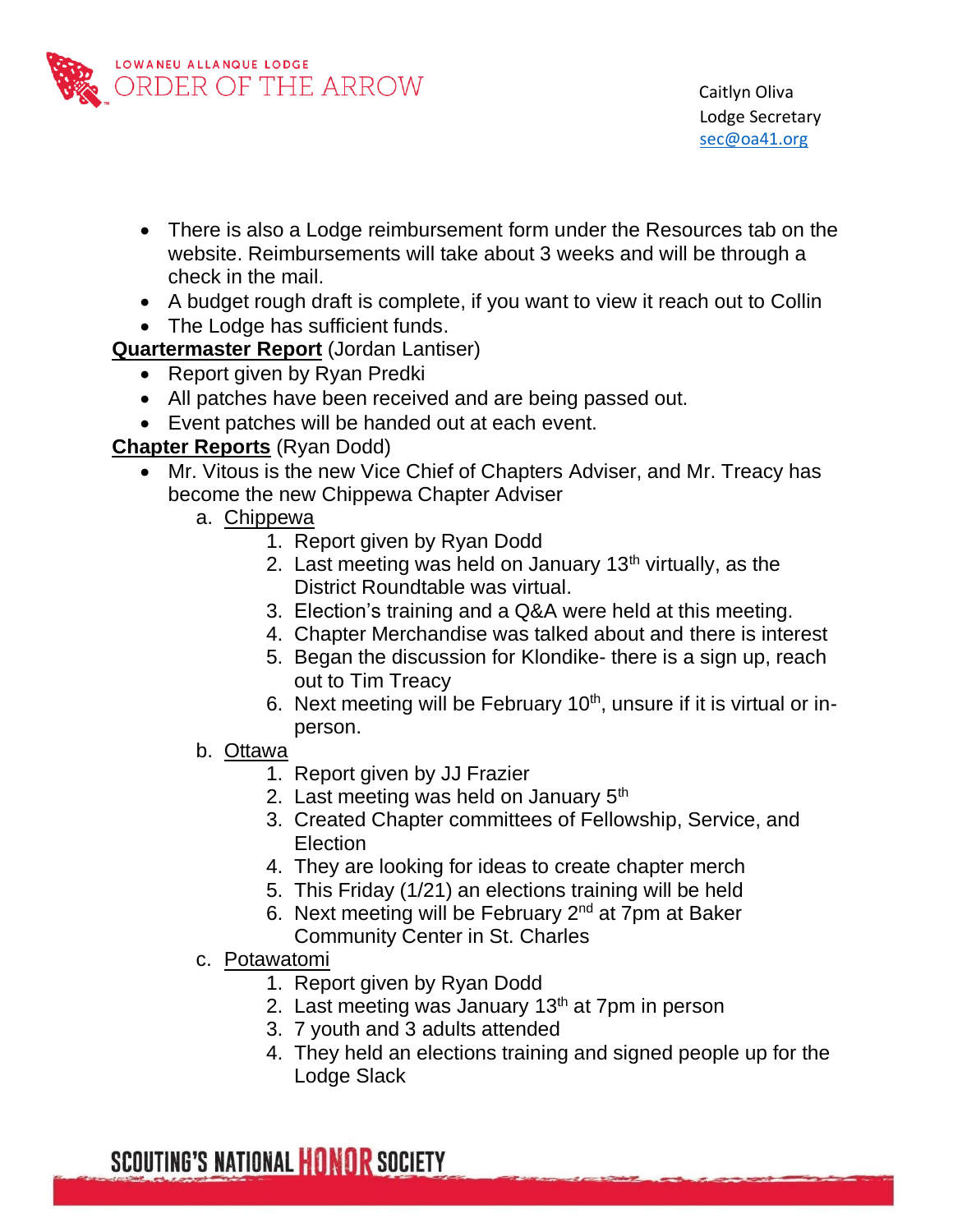

5. Next meeting will be held February 10<sup>th</sup> at 7pm at the English Congregational Church in Big Rock

#### **Committee Reports** (Austin Mathison)

There is a committee interest form in the January Lodge Files. An email will go out shortly with the form for people to join committees.

- American Indian Affairs- (Michael Halter**)**
	- o Report given by Austin
	- o Looking for people to join Ceremonies, reach out to Michael if you're interested.
	- o The Mascoutin Society is having a winter social at CBT on February 12<sup>th</sup> from 4pm to 10pm. Key Lodge youth and adults will be there and meet with them. We are looking to maybe work with them in the future.
- **Activities (Neave McConnell)** 
	- o Report given by Austin
	- o Working with the Brotherhood Committee to come up with activities, reach out to Neave with ideas.
	- o Starting planning on Spring Fellowship
- Awards- (Mr. Roger Johnson)
	- o Awards were handed out at Winter Banquet
	- o Brian Bond was unable to attend Winter Banquet and was awarded the Legacy Award tonight.
- Brotherhood- (Jacob Wilson)
	- o Report given by Austin
	- o Working on March Brotherhood Bash planning
	- o Brotherhood conversions will be taking place at Fall Fellowship
- Elangomat- (Tad Pierski)
	- o Report given by Austin
	- o Looking for Nimats and table guides for Brotherhood Bash, and Elangomats for Spring Fellowship
	- o If interested reach out to Tad.
- Grounds- (Luke Matasek)
	- o Report given by Luke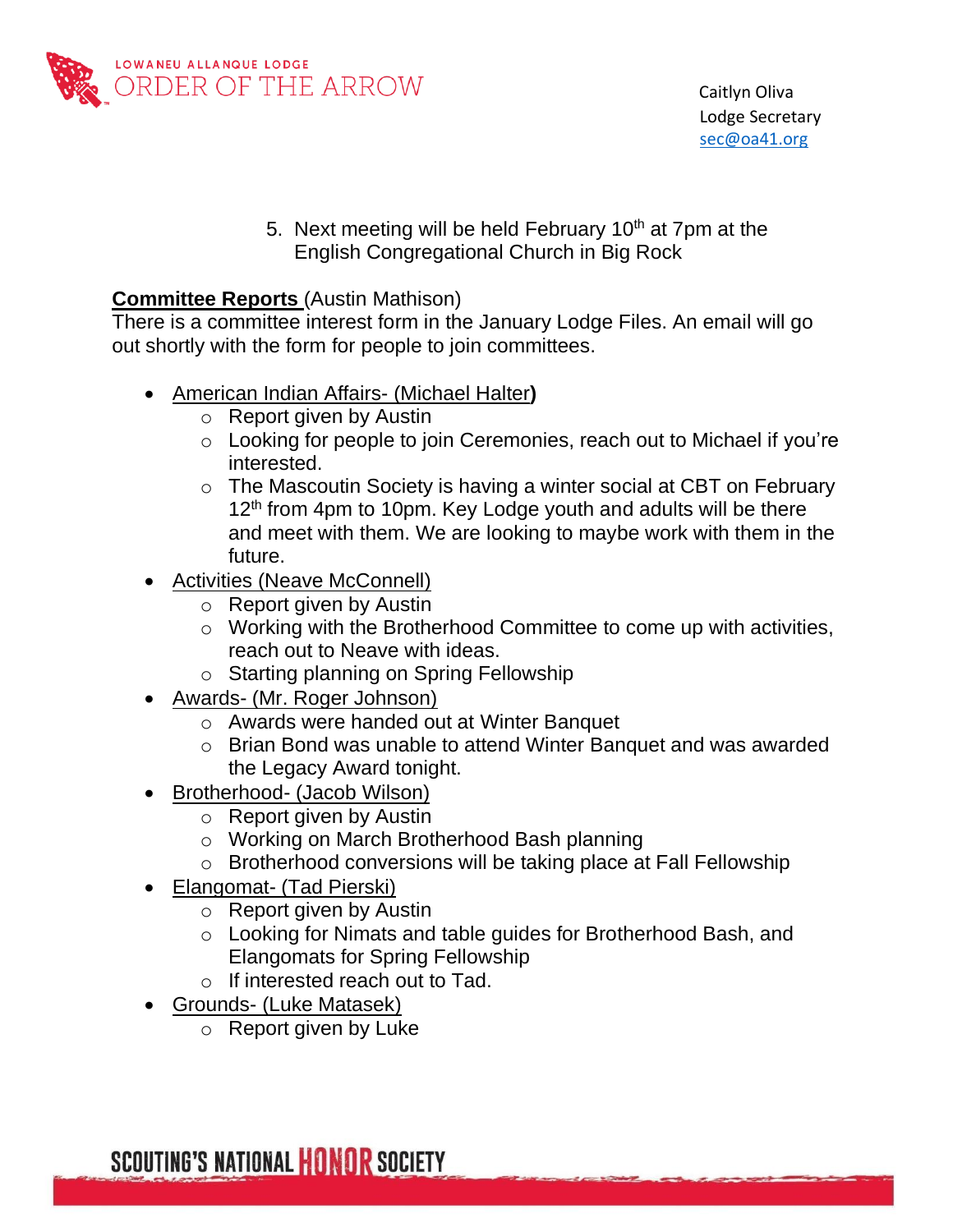

- $\circ$  Consolidated all the Grounds information and created a Grounds Committee Guide will all the expectations and rules for Ceremony Grounds.
- o A physical copy exists, but it is an ever changing document a virtual copy will be posted.
- Inductions- (Lucas Wilson)
	- o Report given by Austin
	- o Elections have started, reach out to your Chapter Elections Coordinator for information on how to sign up for elections and be trained.
		- Chippewa: Caitlyn Oliva- [olicai420@gmail.com](mailto:olicai420@gmail.com)
		- **Ottawa: JJ Frazier- [jj.frazer@hotmail.com](mailto:jj.frazer@hotmail.com)**
		- Potawatomi: Ryan Dodd- [ryandodd0115@gmail.com](mailto:ryandodd0115@gmail.com)
		- Lodge: Lucas Wilson- [lawilson5136@gmail.com](mailto:lawilson5136@gmail.com)
- Service- (Eddie Ouimet)
	- o Nothing to report
- Vigil- (Nico Lamb and Colin Cain)
	- o Report given by Austin
	- o Fill out a Vigil Nomination form if you know someone who should be nominated. Forms can be found on the Lodge Website.

Due to lack of Committee Chairs a Committee Breakout Session was not held this month.

## **New Business**

- NOAC
	- $\circ$  July 25<sup>th</sup>-30<sup>th</sup> at the University of Tennessee in Knoxville
	- $\circ$  The price is currently \$750
	- o Reach out to Nico Lamb or Mr. Gley with questions
	- $\circ$  Sign-up can be found on the Lodge website
	- o Scholarship forms are still available and still being awarded
- Winter Council of Chiefs
	- $\circ$  January 29<sup>th</sup> at the Kalahari Resort in Wisconsin Dells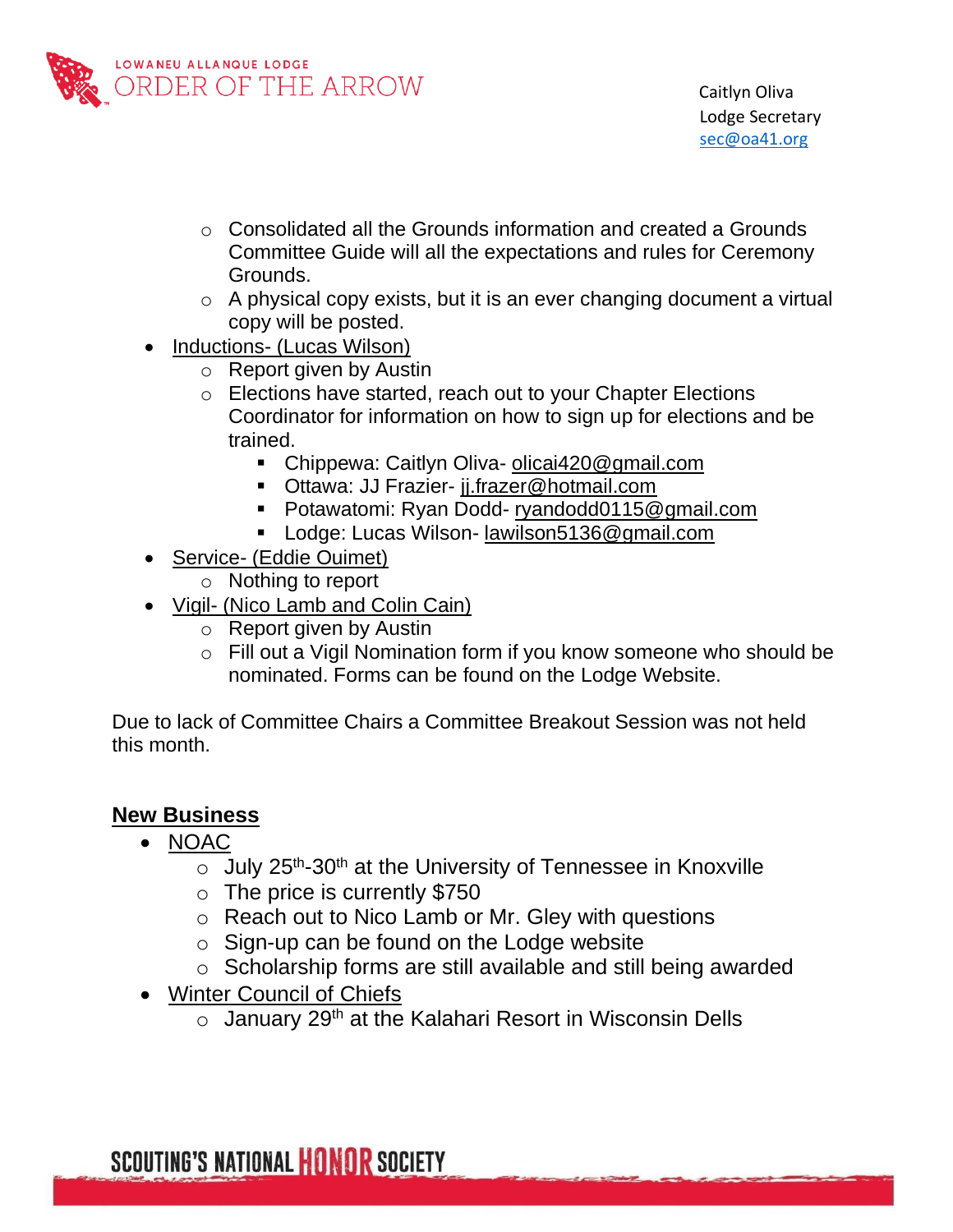

- o Registration is currently closed, but if you registered and wish to spend the night there are limited hotel spots, reach out to both Mr. Stoner and Ryan Predki.
- Elections
	- $\circ$  Formally started on January 10<sup>th</sup>
		- Unit leaders have received emails, they are asked to provide 3 dates and the Chapter leadership will pick a date from the three. They will receive a confirmation email.
		- Unit leaders will receive another email with a link to input eligible youth into the Lodge Master system. If units don't get the link or are unable to use the link eligible youth can be entered by the Chapter/ Lodge leadership. Units can add candidates up until the night of the election.
		- Units will be responsible for printing out the ballots for the elections, if they don't the election teams will have access to blank ballots.
		- Final election information will be online. Unit leaders will get a confirmation email and candidates will be informed the night of and get an email within a week of the election.
	- o We are moving towards announcing youth the night of the election.
		- The reasoning for this decision is the downwards trend of inductions. People don't know that they were elected or weren't being told and this eliminates that, so they don't slip through the cracks.
		- There will be a discussion with Section on this
		- We will be getting feedback from individuals about this decision.
	- $\circ$  Units can postpone this decision by not having the results posted right away, but they will not be allowed to nominate adults or call them out until the election is posted.
	- $\circ$  Scripts and trainings are listed in the QR Code.
- **Section Conclave**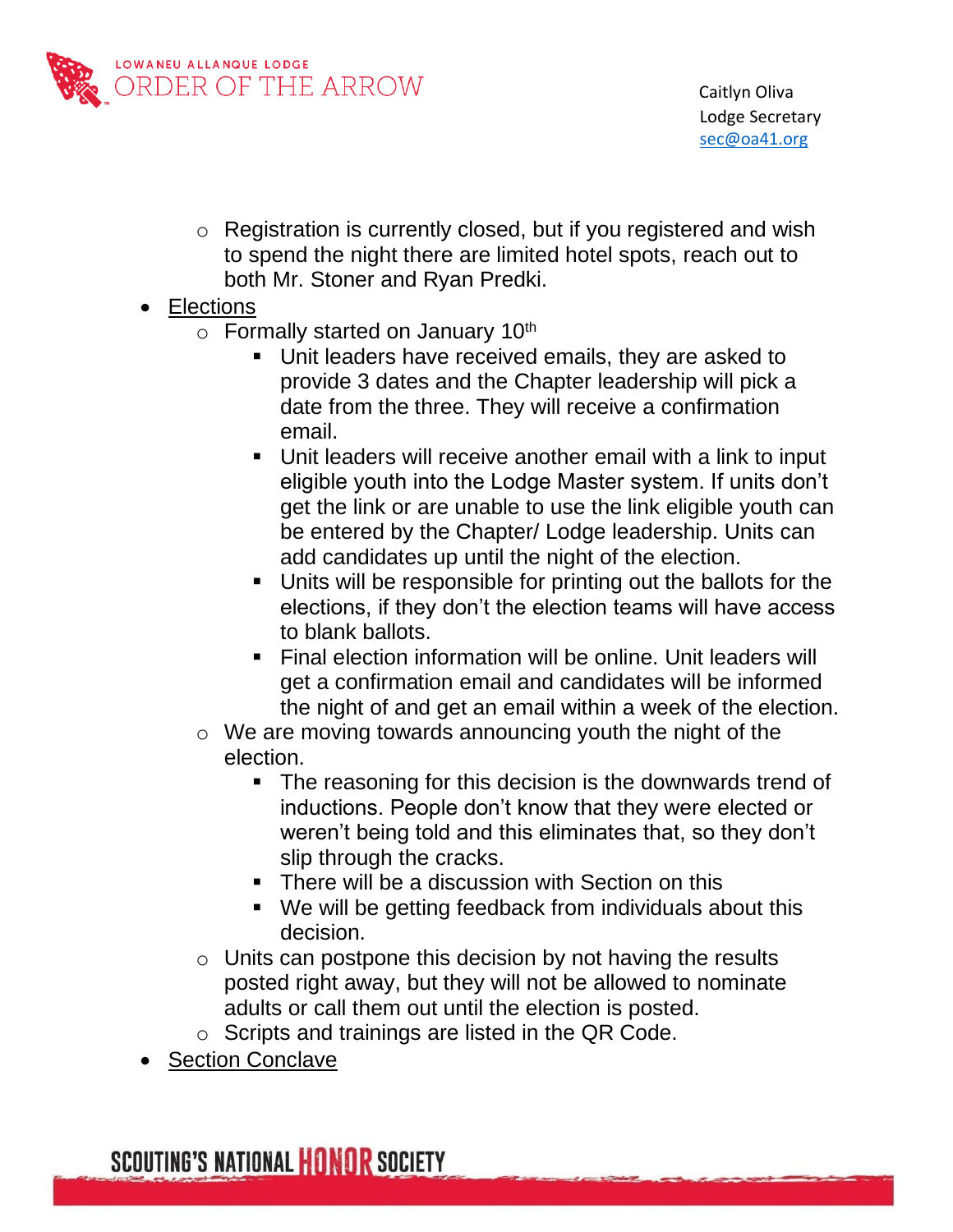

- o April 22nd-24th at Indian Mound Scout Reservation in Oconomowoc, Wisconsin
- o The preliminary cost is \$30, cost will be finalized at WCOC and sign up will be available then as well.
- Brotherhood Bash
	- $\circ$  March 12<sup>th</sup> at Camp Big Timber
	- o If it has been 6 months since your Ordeal you can come and receive Brotherhood.
	- $\circ$  Training in the afternoon, includes dinner and other activities.
	- o Brotherhood and Activates Committees are adding more activities during the training period and after for non-Brotherhood Candidates (Ordeal and Brotherhood+)
- Order of the Arrow High Adventure
	- o Order of the Arrow High Adventure gives Arrowmen the opportunity to attend the National High Adventure Bases at a discounted rate.
	- $\circ$  The first half of the adventure is service work, and the second half is spent exploring the bases
	- o Currently the OA Ocean Adventure at Sea Base is full for 2022, the Wilderness Voyage and Canadian Odyssey at Northern Tier are 90% full, Summit Experience at the Summit is full, and Trail Crew at Philmont is 60% full.
	- o Ages for Summit Experience is 14-18 and the other four are 16- 20.
- Other
	- o There was discussion about moving the virtual E-Board meetings from Microsoft Teams to a Facebook Live. Winter Banquet was livestreamed on Facebook with success. After discussion a vote was put up and failed. The virtual meeting will be continued on Teams. We are looking at the livestream option on Teams instead of a meeting format.

# **Old Business**

• Holiday Party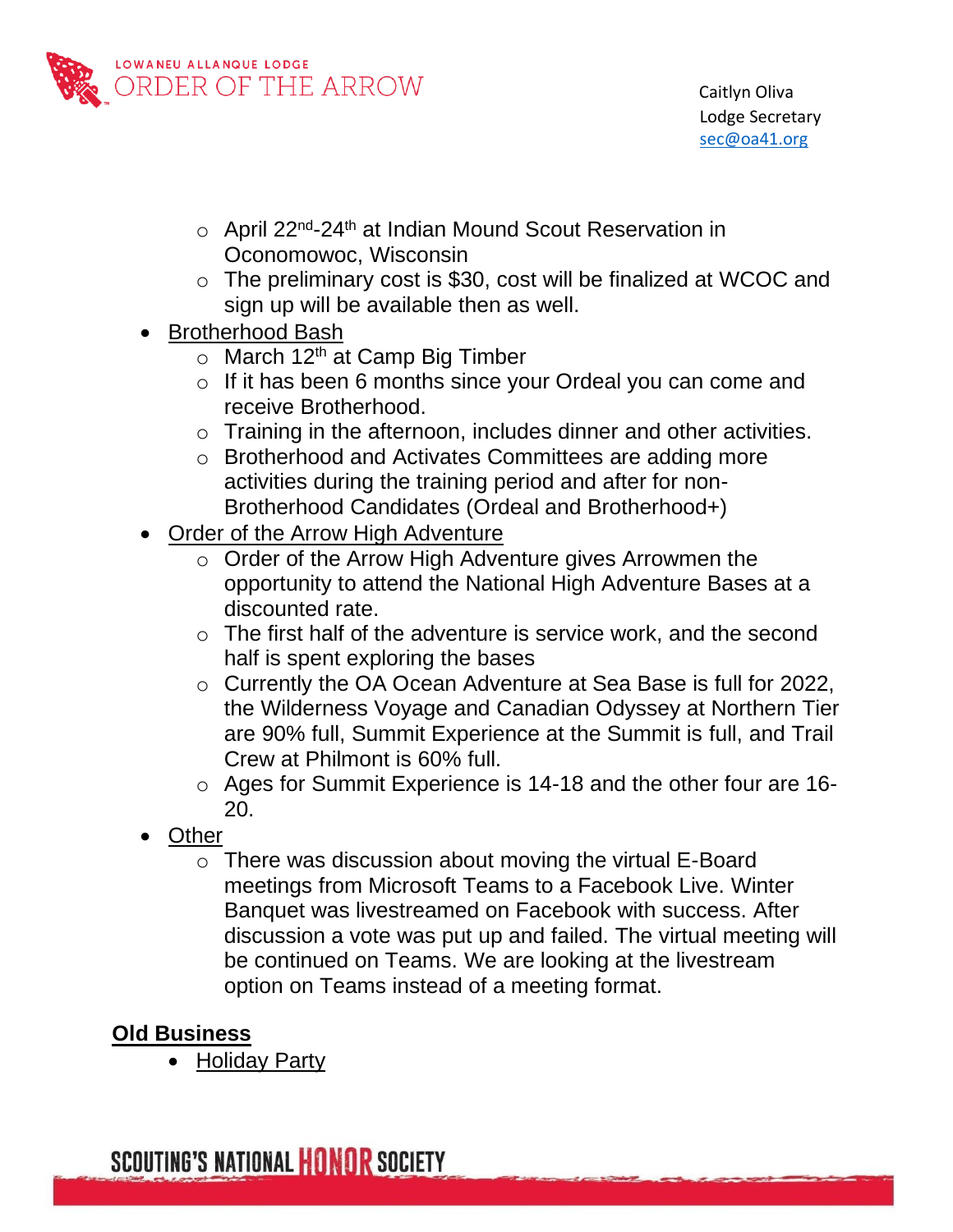

- $\circ$  The Holiday Party was held on December 16<sup>th</sup>.
- o Over 40 people attended
- o It was an overall success
- $\circ$  Turned a small profit on the raffle
- o Looking to continue next year
- Winter Banquet
	- $\circ$  Winter Banquet was held on January 10<sup>th</sup>
	- o Over 100 people attended
	- o There was a Section presentation, Council camp promotion, and Awards were handed out
	- o The theme for this year's events is Bad Homecoming and each event will have a smaller theme that ties back to Bad Homecoming
- Other
	- o None

#### **Key-3 Minute**

- Lodge Staff Advisor (Mr. Wentzell)
	- "Those who chose you need you". Give service to your units, they are the OA's best retention strategy. Help and support them in any way you can. Volunteer with Cub Scout packs. The kids look up to you and provide leadership to them. They grow up to join troops. Come to activation events, Lodge events, general OA events. The Holiday Party was outstanding as well as Winter Banquet. He has a radical proposal for the Key-6 at the next Key-6 meeting.
- Lodge Advisor (Mr. Stoner)
	- $\circ$  Began by saying that the Lodge is run by the Key-6 and ran by youth. The OA is a youth ran organization. The youth provide input and vote, the adults only add opinions. If you have an opinion, make your voice heard, silence is consensus. Gather feedback from people. If you want your voice heard come to meetings. Pay your dues and attend your unit's election. Attend other unit's elections. Gather ideas from different units and bring them back to your unit.